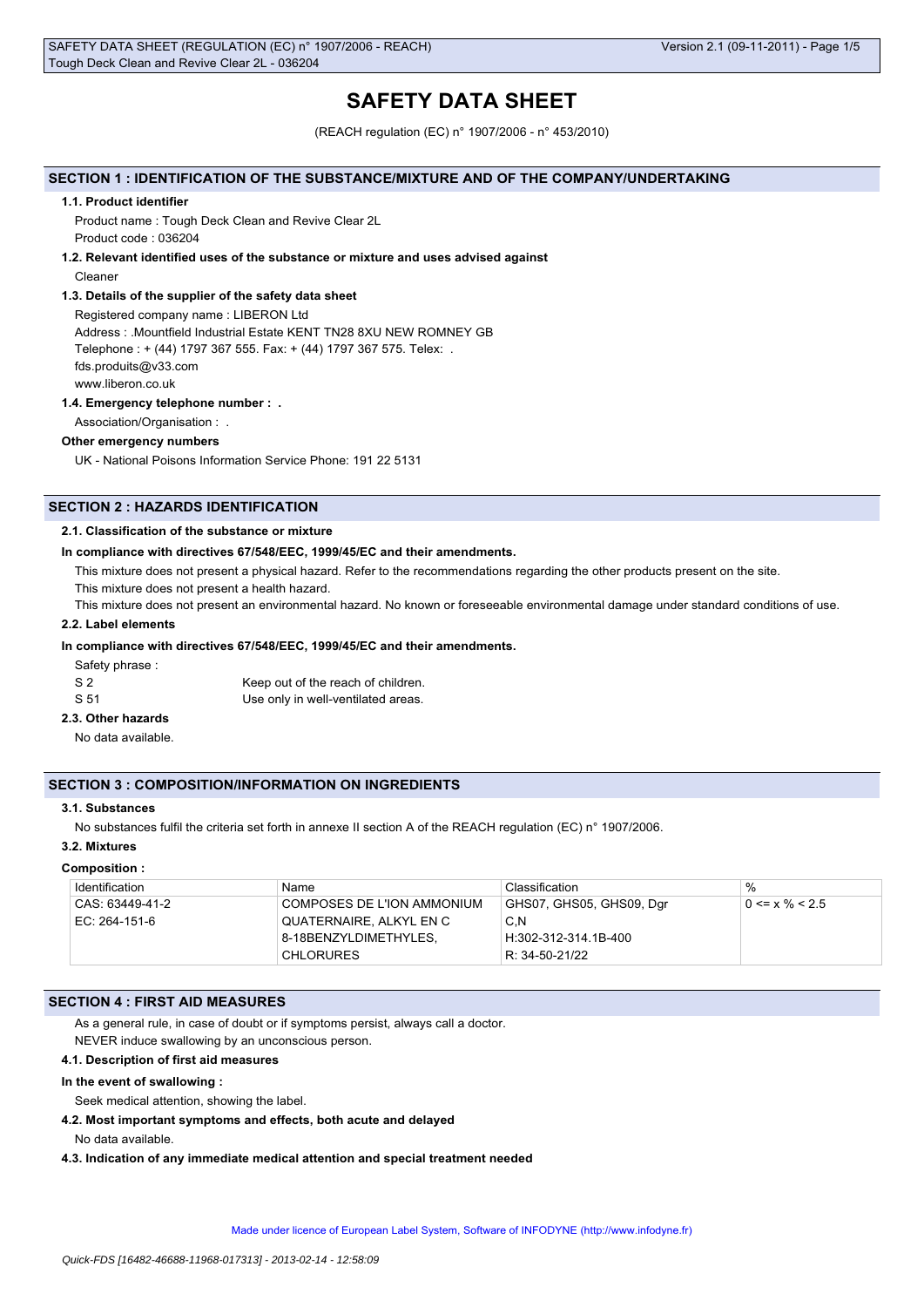# **SECTION 5 : FIREFIGHTING MEASURES**

Non-flammable.

### **5.1. Extinguishing media**

#### **5.2. Special hazards arising from the substance or mixture**

A fire will often produce a thick black smoke. Exposure to decomposition products may be hazardous to health. Do not breathe in smoke.

# **5.3. Advice for firefighters**

No data available.

# **SECTION 6 : ACCIDENTAL RELEASE MEASURES**

#### **6.1. Personal precautions, protective equipment and emergency procedures**

Consult the safety measures listed under headings 7 and 8.

#### **For fire-fighters**

Fire-fighters will be equipped with suitable personal protective equipment (See section 8).

### **6.2. Environmental precautions**

Contain and control the leaks or spills with non-combustible absorbent materials such as sand, earth, vermiculite, diatomaceous earth in drums for waste disposal.

Prevent any material from entering drains or waterways.

# **6.3. Methods and material for containment and cleaning up**

Clean preferably with a detergent, do not use solvents.

#### **6.4. Reference to other sections**

No data available.

#### **SECTION 7 : HANDLING AND STORAGE**

Requirements relating to storage premises apply to all facilities where the mixture is handled.

#### **7.1. Precautions for safe handling**

Always wash hands after handling.

#### **Fire prevention :**

Prevent access by unauthorised personnel.

#### **Recommended equipment and procedures :**

For personal protection, see section 8.

Observe precautions stated on label and also industrial safety regulations.

# **Prohibited equipment and procedures :**

# No smoking, eating or drinking in areas where the mixture is used.

# **7.2. Conditions for safe storage, including any incompatibilities**

No data available.

#### **Storage**

Keep out of reach of children.

Do not allow to freeze

# **Packaging**

Always keep in packaging made of an identical material to the original.

# **7.3. Specific end use(s)**

No data available.

#### **SECTION 8 : EXPOSURE CONTROLS/PERSONAL PROTECTION**

#### **8.1. Control parameters**

No data available.

# **8.2. Exposure controls**

#### **Personal protection measures, such as personal protective equipment**

Use personal protective equipment that is clean and has been properly maintained.

Store personal protective equipment in a clean place, away from the work area.

Never eat, drink or smoke during use. Remove and wash contaminated clothing before re-using. Ensure that there is adequate ventilation, especially in confined areas.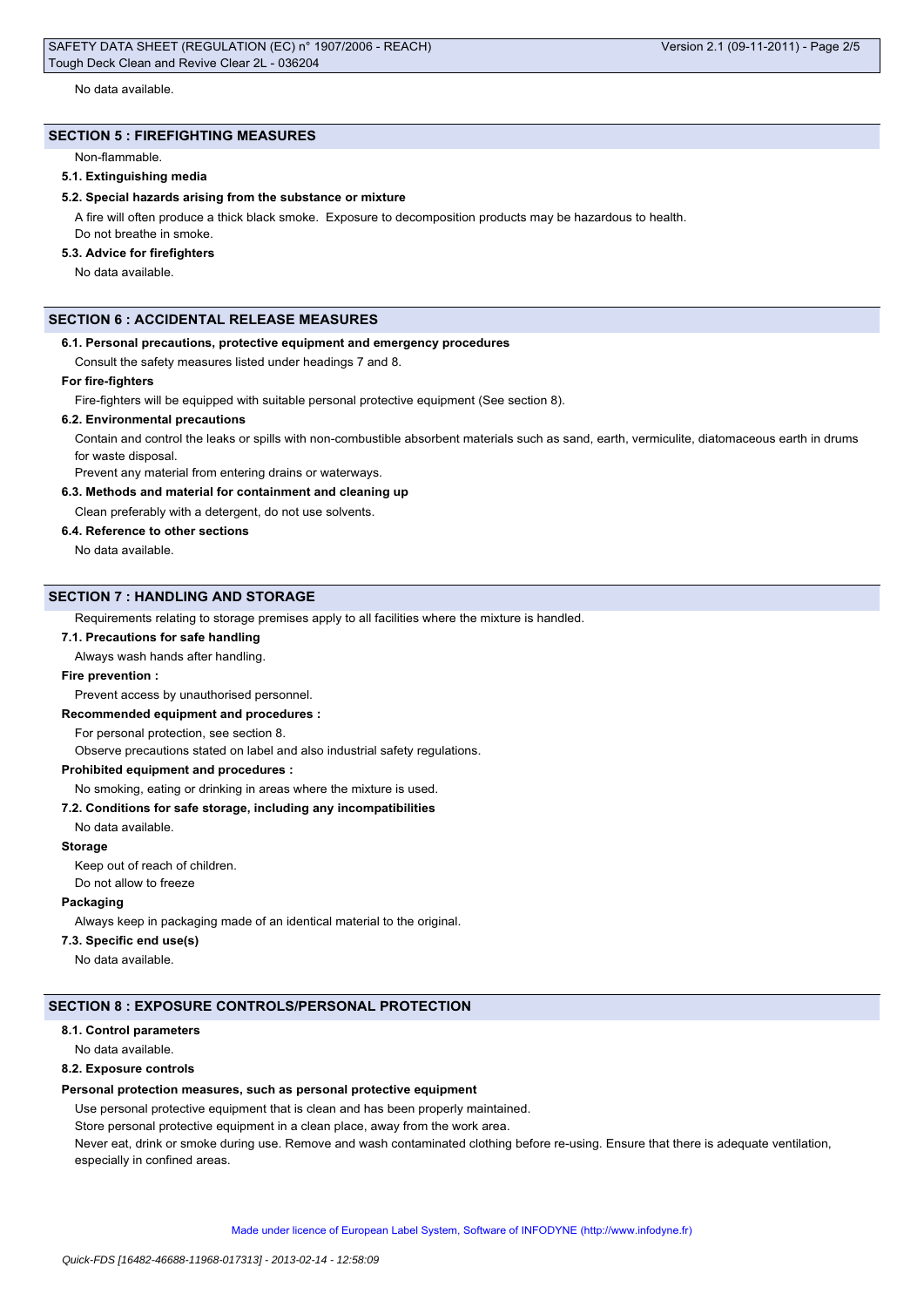#### **- Eye / face protection**

Avoid contact with eyes.

Use eye protectors designed to protect against liquid splashes

Before handling, wear safety goggles in accordance with standard EN166.

#### **- Hand protection**

Wear suitable protective gloves in the event of prolonged or repeated skin contact.

Type of gloves recommended :

- Natural latex

- Nitrile rubber (butadiene-acrylonitrile copolymer rubber (NBR))

- PVC (polyvinyl chloride)
- Butyl Rubber (Isobutylene-isoprene copolymer)

#### **- Body protection**

Work clothing worn by personnel shall be laundered regularly.

After contact with the product, all parts of the body that have been soiled must be washed.

### **SECTION 9 : PHYSICAL AND CHEMICAL PROPERTIES**

#### **9.1. Information on basic physical and chemical properties**

# **General information :**

| Physical state:                                        | fluid liquid. |  |
|--------------------------------------------------------|---------------|--|
| Important health, safety and environmental information |               |  |
|                                                        | neutral.      |  |
| pH :                                                   | 7.50          |  |
| Flash point interval:                                  | not relevant. |  |
| Vapour pressure :                                      | not relevant. |  |
| Density:                                               | $=$           |  |
| Water solubility:                                      | Dilutable.    |  |

#### **9.2. Other information**

No data available.

# **SECTION 10 : STABILITY AND REACTIVITY**

### **10.1. Reactivity**

No data available.

# **10.2. Chemical stability**

This mixture is stable under the recommended handling and storage conditions in section 7.

#### **10.3. Possibility of hazardous reactions**

No data available.

#### **10.4. Conditions to avoid**

Avoid :

- frost

### **10.5. Incompatible materials**

#### **10.6. Hazardous decomposition products**

The thermal decomposition may release/form :

# **SECTION 11 : TOXICOLOGICAL INFORMATION**

#### **11.1. Information on toxicological effects**

Repeated or prolonged contact with the mixture may cause removal of natural oil from the skin resulting in non-allergic contact dermatitis and absorption through the skin.

#### **11.1.1. Substances**

No toxicological data available for the substances.

# **11.1.2. Mixture**

No toxicological data available for the mixture.

# **SECTION 12 : ECOLOGICAL INFORMATION**

# **12.1. Toxicity**

#### **12.1.1. Substances**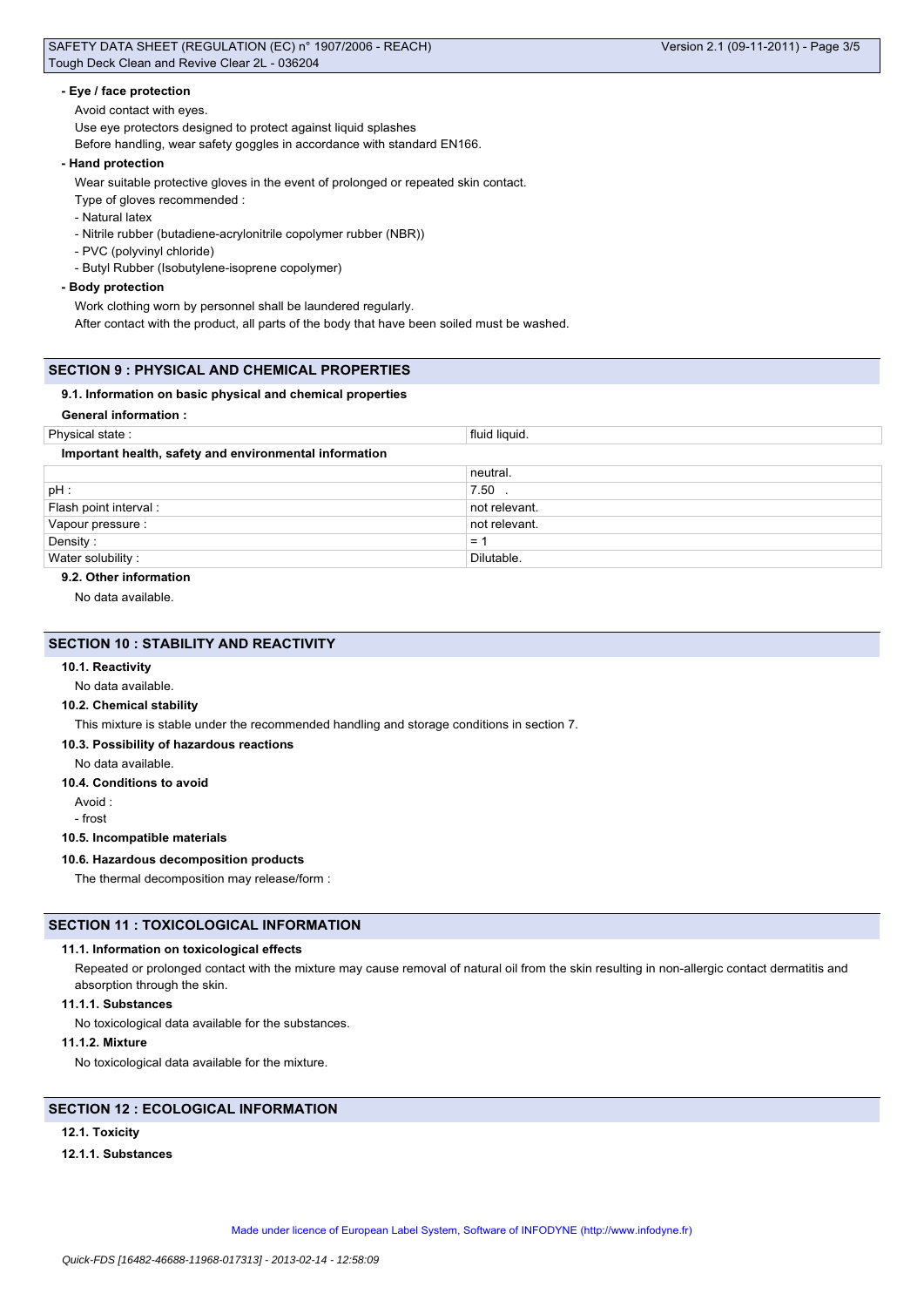No aquatic toxicity data available for the substances.

#### **12.1.2. Mixtures**

No aquatic toxicity data available for the mixture.

#### **12.2. Persistence and degradability**

No data available.

#### **12.3. Bioaccumulative potential**

No data available.

#### **12.4. Mobility in soil**

No data available.

# **12.5. Results of PBT and vPvB assessment**

No data available.

# **12.6. Other adverse effects**

No data available.

# **SECTION 13 : DISPOSAL CONSIDERATIONS**

Proper waste management of the mixture and/or its container must be determined in accordance with Directive 2008/98/EC.

#### **13.1. Waste treatment methods**

Do not pour into drains or waterways.

# **Waste :**

Waste management is carried out without endangering human health, without harming the environment and, in particular without risk to water, air, soil, plants or animals.

Recycle or dispose of waste in compliance with current legislation, preferably via a certified collector or company.

Do not contaminate the ground or water with waste, do not dispose of waste into the environment.

# **Soiled packaging :**

Empty container completely. Keep label(s) on container.

Give to a certified disposal contractor.

# **SECTION 14 : TRANSPORT INFORMATION**

Exempt from transport classification and labelling.

Transport product in compliance with provisions of the ADR for road, RID for rail, IMDG for sea and ICAO/IATA for air transport (ADR 2011 -IMDG 2010 - ICAO/IATA 2011).

# **SECTION 15 : REGULATORY INFORMATION**

**15.1. Safety, health and environmental regulations/legislation specific for the substance or mixture**

**- Particular provisions :**

No data available.

#### **15.2. Chemical safety assessment**

No data available.

#### **SECTION 16 : OTHER INFORMATION**

Since the user's working conditions are not known by us, the information supplied on this safety data sheet is based on our current level of knowledge and on national and community regulations.

The mixture must not be used for other uses than those specified in section 1 without having first obtained written handling instructions. It is at all times the responsibility of the user to take all necessary measures to comply with legal requirements and local regulations. The information in this safety data sheet must be regarded as a description of the safety requirements relating to the mixture and not as a guarantee of the properties thereof.

### **Title for H, EUH and R indications mentioned in section 3 :**

| H302    | Harmful if swallowed.                          |
|---------|------------------------------------------------|
| H312    | Harmful in contact with skin.                  |
| H314    | Causes severe skin burns and eye damage.       |
| H400    | Very toxic to aquatic life.                    |
| R 21/22 | Harmful in contact with skin and if swallowed. |
| R 34    | Causes burns.                                  |
| R 50    | Very toxic to aquatic organisms.               |

# **Abbreviations :**

ADR : European agreement concerning the international carriage of dangerous goods by Road.